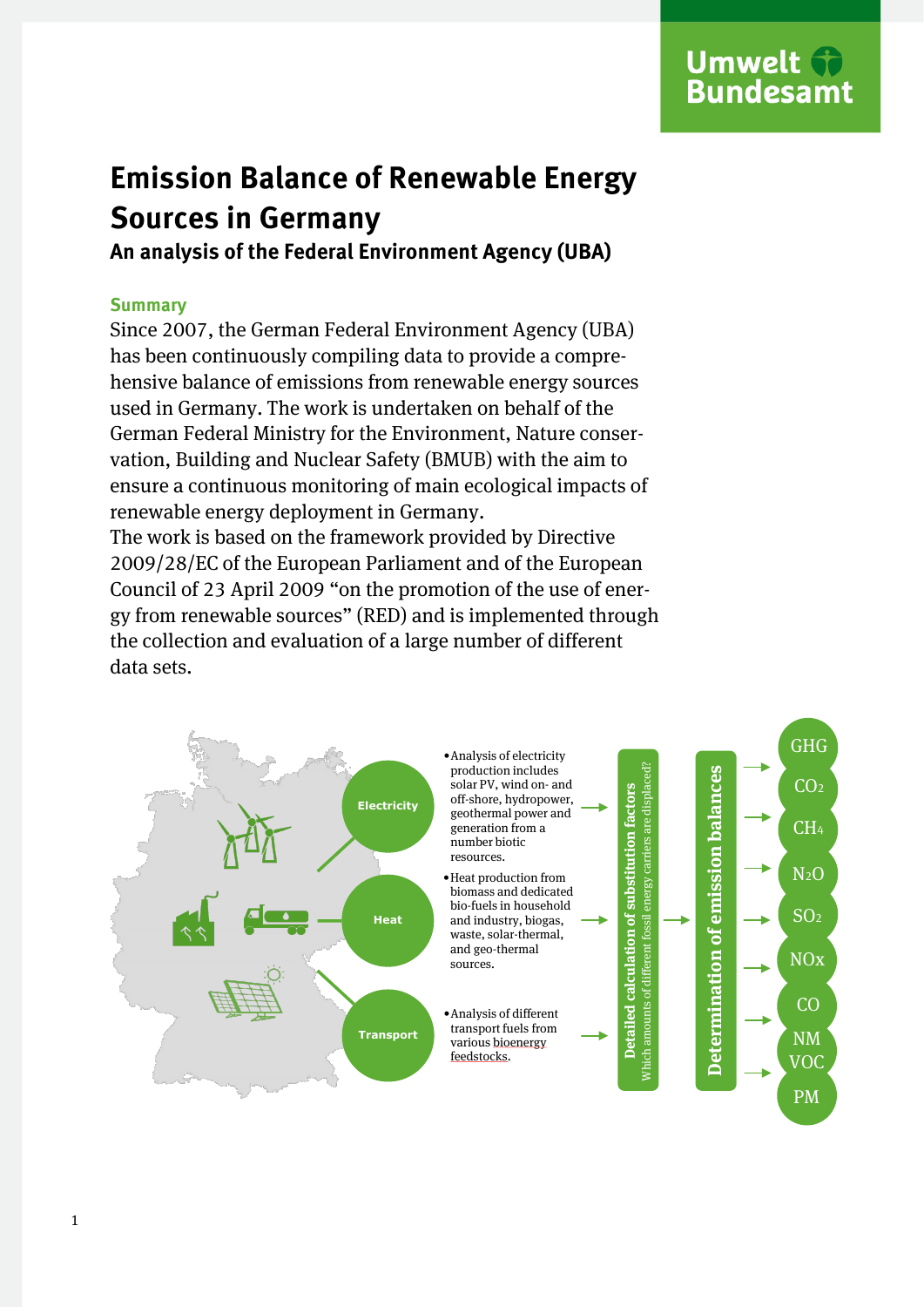## **Innovative Approach**

Within this analysis a number of integrated aspects are investigated:

- The evaluation is not limited to GHG emissions alone but also takes into account some of the most important air pollutants (according to Directive 2001/81/EC).
- Specific substitution factors for renewable power production are derived and calibrated on the basis of available ex-post generation data of the German power sector.
- A detailed analysis of substitution inter-linkages and feedback effects within the heat sector is applied, taking into account different consumption pattern (household, industry and agriculture) and the influence of electricity and district heating as secondary energy carriers.
- Consideration of life-cycle assessments of biofuels consistent with the RED. This includes differentiated assessments of various biomass feedstocks.



Avoided GHG-emissions through electricity under the<br>renewable energy law (EEG) 81,6 Mt CO2-eq.

### **Methodology**

The work on the emission balance of renewable energy sources takes into account all emissions produced during the generation and transport of renewable energy, this includes all steps in the production chain such as manufacturing, construction or maintenance of technical hardware (e.g. PV panels). In a consecutive step these life cycle emissions are compared to the avoided emissions of substituted fossil fuels and technology specific emission balances are derived.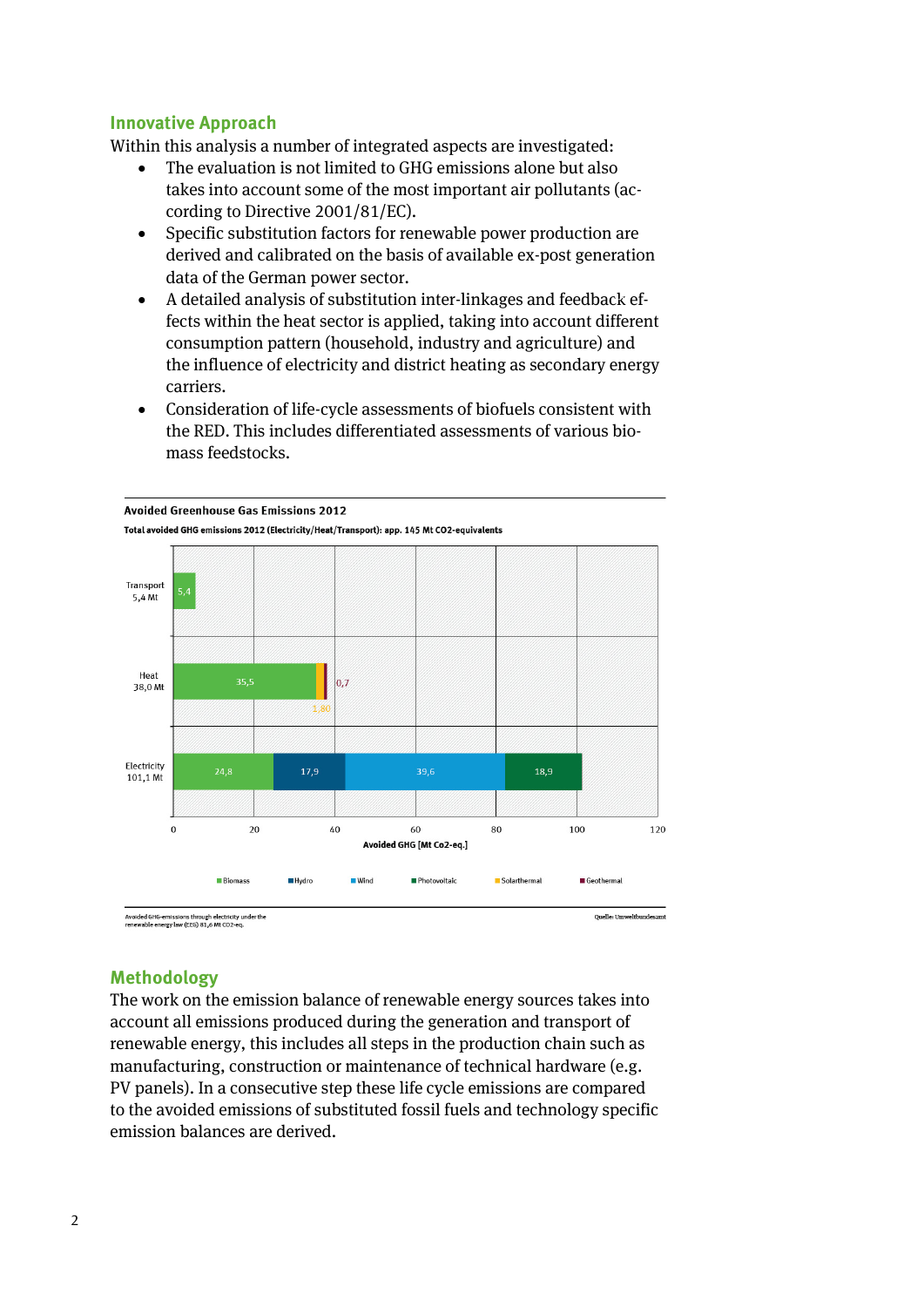

#### Selected emission factors for RE electricity generation Greenhousegas emissions (GHG) in g CO2-eq/kWh

# **What is accounted for?**

The work on the emission balance includes all three relevant renewable energy sectors: electricity production (including solar PV, wind on- and off-shore, hydropower, geothermal power and electricity production from a number of biotic resources), heat production (from biomass and dedicated biofuels in household and industry, biogas, waste, solarthermal, and geothermal), as well as transport (and associated emissions from biofuels). The examined emissions included GHG emissions (CO2, CH4 and N2O), acid former (SO2, NOX) and ground-level ozone substances (CO, NMVOC), as well as particulate matter (PM).

### **Latest Results**

The last years have shown a steady increase in renewable energy use in Germany. Current figures show a renewable share of 12.7% in total final energy consumption and of 23.5% in electricity consumption. This development contributes significantly to the aim of reducing GHG emissions. Calculations show that in 2012 GHG emissions amounting to 145 million tons of CO2eq have been avoided through the use of renewables. The main share of these GHG savings are coming from the electricity sector (101.6Mt) with a significant part (81.6 Mt) being directly related to renewables under the renewable energy law (EEG).